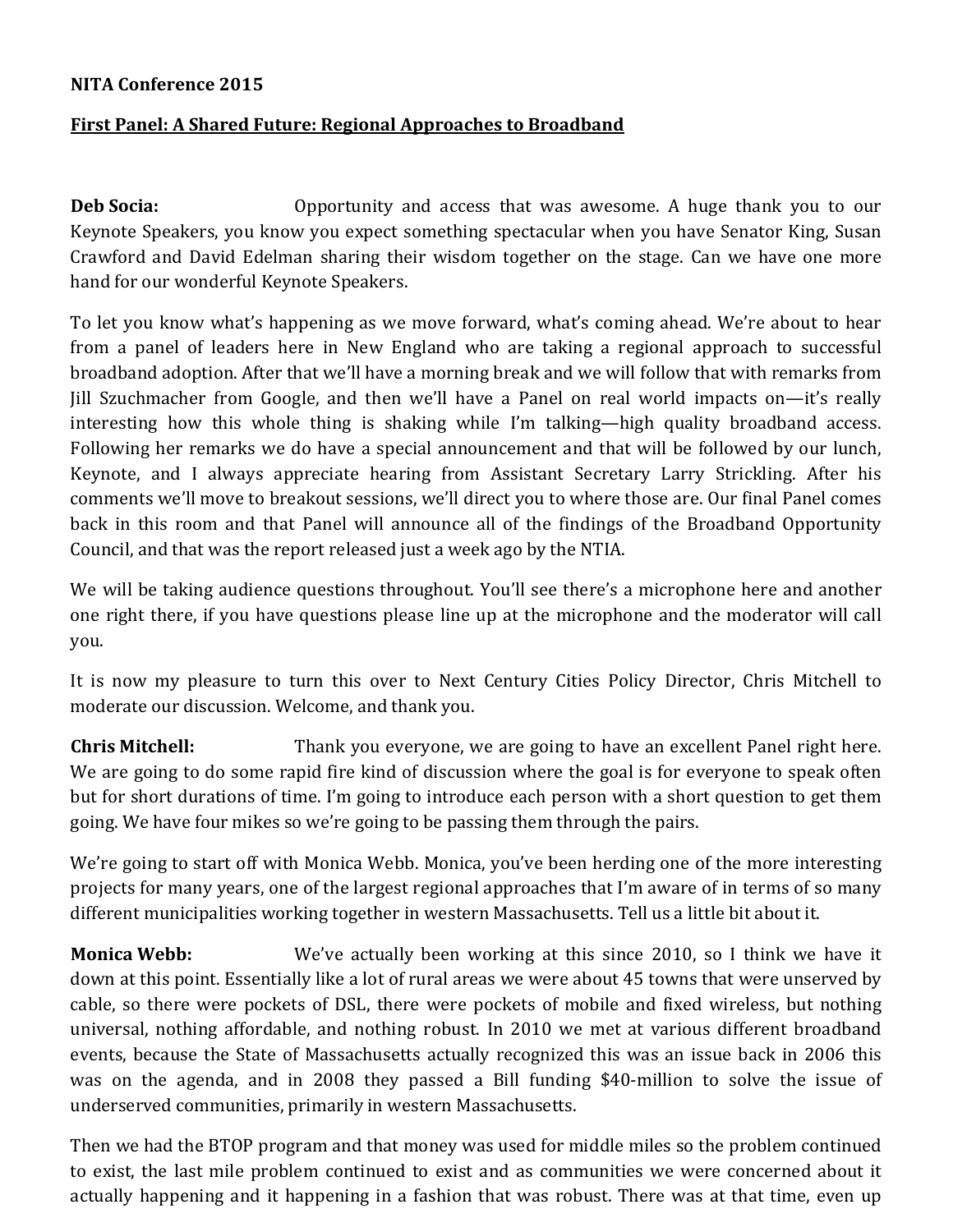until maybe a year ago a lot of conversations about wireless. I'm not sure how many folks have spent time in western Massachusetts, its beautiful this time of year especially. But a lot of hills, a lot of ridge lines, a lot of trees and that is pretty hostile to fix wireless. About eight of our towns tried it and the per premise cost range of about \$1,700 per premise to \$6,700 per premise, and some towns even spent as much as \$7,000 that's for .5 to 1 megabyte download, and it only served very small portions of their communities.

We wanted to make sure that the problem was going to be solved in a way that was robust, and we formed Wired West. We actually found through some grant work we did, we found that Massachusetts actually had a statute called the Municipal Lighting Plant Statute. The last conversation up here we were talking about rural electrification. It was created when rural Massachusetts towns couldn't get electric service. In the mid 1990s telecommunications was added but no towns have used it specifically for that purpose. They've added it onto their electric systems. We had 45 towns that created Municipal Lighting Plants within their towns. It also has the ability to create a cooperative, and that's where the regional aspect came in.

One of the major issues for rural towns is having the scale, having enough subscribers to support a network to support the resources to manage the network that is required, and that was really one of the key reasons that we felt we needed to aggregate all of our towns together. We've been moving forward, we've done a lot of very comprehensive planning since then. Where we are today is we've done a demand aggregation campaign, we have about 7,000 subscribers that have paid deposits. We have 24 towns that have raised \$38-million to build a fiber network. The state is pledging to fund, depending on the town, between 35-40% of the cost in addition to the \$38-million. We're working closely with the state on planning the network and hoping to see that in the next three to five years in our region.

**Chris Mitchell:** Excellent. One of the things that I found interesting is that you've approached open access, that's been a goal it's been a challenge. You've wanted to try and build without the cities incurring any debt themselves in many cases. There's a number of things we may come back to, but people may want to find Monica afterward as well to talk about some of these issues, because if there's a model you're considering odds are she's worked on it with some of her towns.

But we're going to move onto Briana Warner who works with Island Communities here in Maine. I think many of the communities in western Mass feel like islands but these actually are islands which are some of the more isolated areas in the country. Tell us more about what's happening there and what you're doing to improve the broadband situation, please.

**Briana Warner:** For those of you who don't know Maine, there are 15 year round island communities here on the coast of Maine. This is down from a several hundred at the turn of the century, so these 15 communities that are still around are real survivors, and communities that have taken it upon themselves to make sure that their communities survive into the future. These are communities where everybody knows the children at the schools, everybody knows each other's names and folks look out for each other. There are many islanders in the crowd today, they are very special places.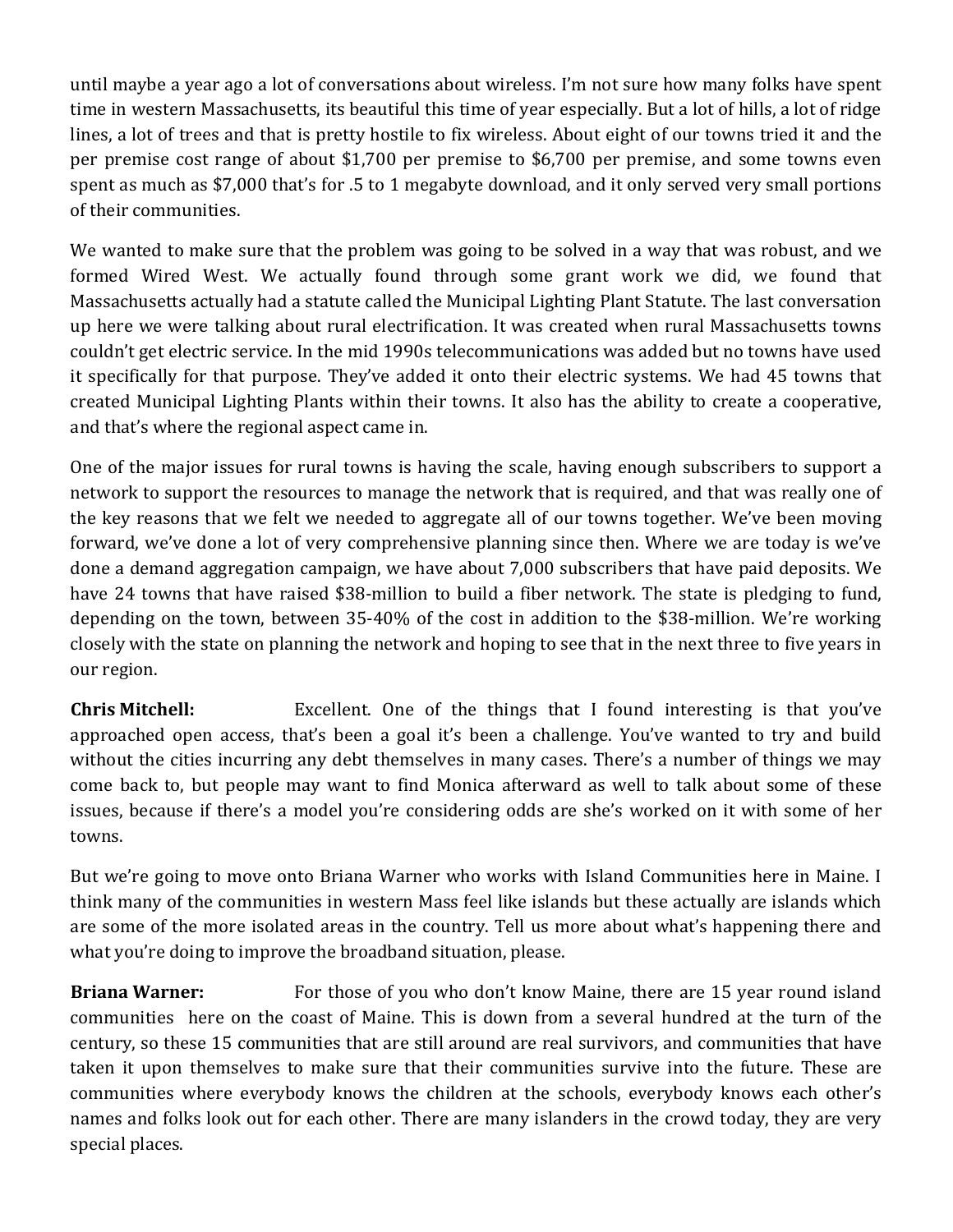One way in which people have really said to themselves about broadband, this is about survival just like our ferries are about survival, is really by saying how do we make sure that our communities are able to exist in 20 years. And right now none of them meet the federal standards for minimum broadband capacity. One thing that I thought was really interesting that Senator King said earlier and really important is "this is a public utility". We wouldn't say people in rural areas shouldn't have electricity, at the same time we also don't say we'll give them mediocre electricity because it's harder to get people to have sustainable communities in rural areas.

Think about islands, you not only have to take the ferry to get across to the mainland and to get food, you also have the added problems of just bringing young people back out to find careers, to find jobs. One community about two years ago really started thinking about how they could sustain their island, and this is isles grow which was mentioned early at the table.

This is an island of 600 year round residents and they got together and said okay we need to have not just unreliable and spotty broadband, but a real broadband capacity to bring in young people to provide new careers for the island, to let summer people stay a little bit longer, and maybe actually move here to work because they could work from home, we can expand career options. In December of this year they'll vote on a \$3-million bond that could make them the first universally connected town in Maine, gigabyte connected town in Maine. That's extraordinary, a 600 person island connecting every residence and ever business to a gigabyte network.

We really learned a lot from this community and this town and said to the other islands "what are your visions on broadband?" We contracted Tilson Technology earlier this year to do a survey of 13 of the 15 islands to get some idea of a community vision about what is broadband to you, what would you like to see it used for, and how can we be helpful in getting you to get to that point. We're very much at the first stage in that and what we found in every single community meeting was the answer was survival and bringing our young people back.

We have a huge demographic problem in Maine and that's particularly true on the islands and remote coastal communities. Susan Corbett who will be talking working in Washington County sees this all the time as well. Our state is old, the rural areas are older and this is the key to making sure that these communities survive into the future.

We're really excited to see what comes out of this report and we have had a huge benefit of having some really independent minded and hard working folks in the state of Maine that have made some real impact in getting rural communities connected.

**Chris Mitchell:** Excellent. I think one of the people associated with that project actually has been Fletcher Kittredge, GWI, a local internet company here in Maine that I have had my eye on. As fierce supports of municipal networks and small businesses, we've been trying to keep our eye on what's happening with innovative small companies around the country. GWI has been keeping us busy with the various approaches you have going on here. Can you tell us a little bit about what I've heard termed the "main model" please?

**Fletcher Kittredge:** Qualities of Maine's culture is we're ingenious and we're self-reliant because we have to be. If you're on an island you'd better be able to support yourself on the island, and we're resourceful. The main model has fallen out of that and it's something that has developed over time and there have been many people involved in that, many of whom are in the room. It's a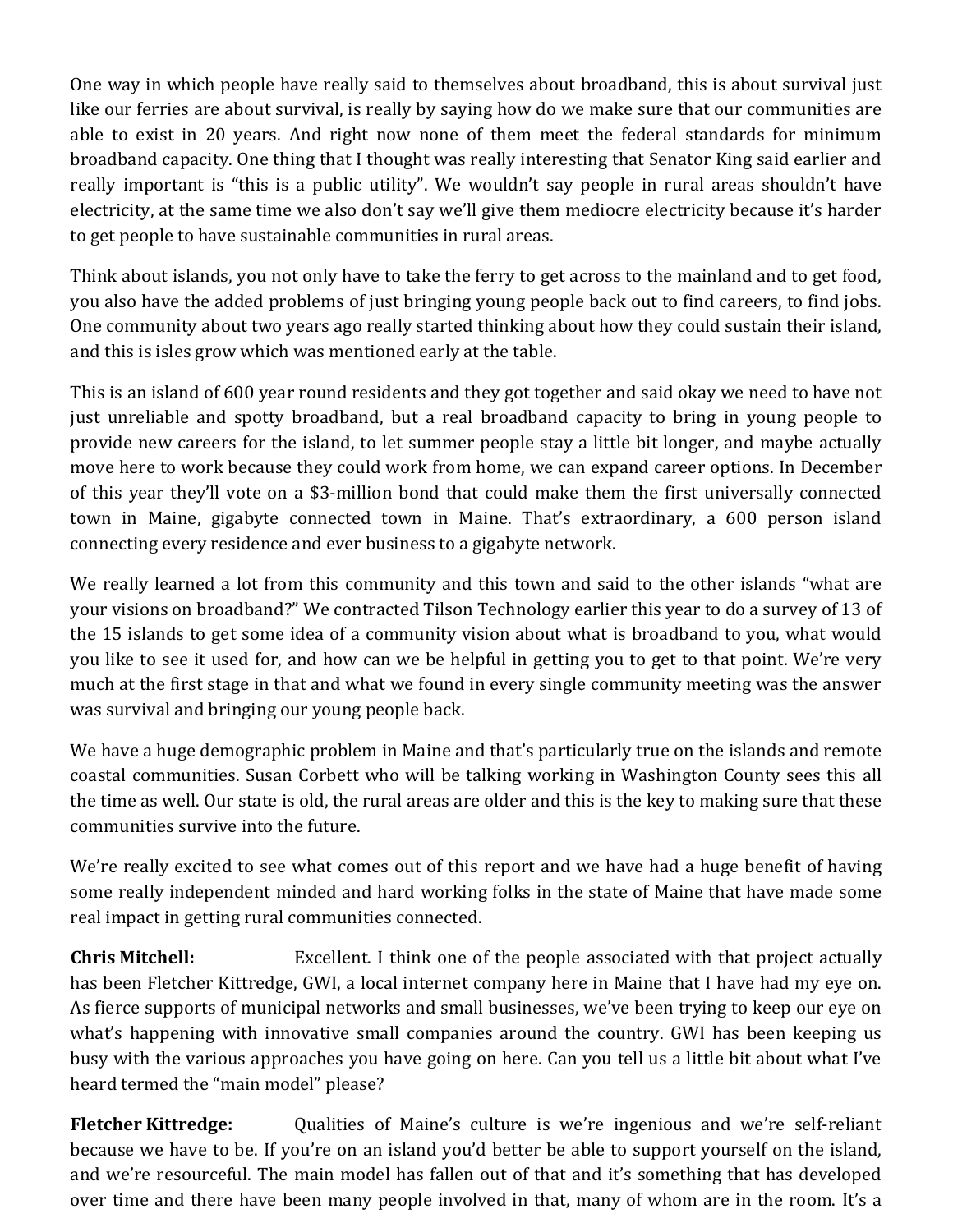model that's very strongly public private partnerships, joint investment both from private industry and the government. It's an open access model, it's very pro competitive, and it's also got an emphasis on dark fiber. When it comes to open access, dark fiber physical layer, layer one, and there are about eight projects you can look at that are following this model. The most significant one which has been a smashing success which has led the way is the Maine Fiber Company's Three Ring Binder which was a BTOP, 80% government investment 20% private investment.

What I noticed is it's been a success for both the government side and the private side. We never get to make investments looking backwards we also have to make them guessing about what the future will be. If you had gone back to 2009 and said we're going to build this network, dark fiber network, if you could see the future you would have realized that it didn't need a government subsidy. A day would come when it would be a great investment just if private equity could come up with the money, but there was no way anyone could see that in 2009. It's not so much the government subsidy but the government was willing to take the risk to do it. They could give private money some confidence that everything was going to be okay.

The Three Ring Binder is an open access, very high capacity, meaning many, many strands of fiber, dark fiber network, it's about 1,100 miles long. It spans all of main through the rural areas in the big rings. What it has done, it's been around for six years, it's going to be used far more in the future than it is now but it's already got 30 or so providers using it. Some of those are the people you would expect in Maine, I think just about ever provider in Maine is using it except one of the incumbent cable companies. It's also drawn in a lot of national or international providers that would have otherwise done service in Maine because it's a really useful platform for them.

Open access means that they know that they're not going to be at a competitive disadvantage. They can come in and do business here and it's going to be a level playing field. Also the way it was structured, some of the government subsidy is essentially passed on, meaning it's cheap. The fiber compared to what you'd find most places, it's a very, very low grade, it's half of what you would expect to pay if you were buying just straight up from a commercial provider. That created a huge middle mile and now what's starting to happen is projects are being built off of that. There are seven towns now, or cities, that are in the process of already starting to build open access networks. Islesboro is one, it's unique because it's actually a lit service open access but at the layer two, the Ethernet layer. And the others are all building last mile dark fiber off of it, and they just have to pay for, it's resourceful and frugal because they only have to pay—they don't have to pay the operating cost and they don't have to pay for the equipment. All they have to pay for is the dark fiber. That's enough to bring competitive providers in.

**Chris Mitchell:** Excellent. We're going to be talking more about each of these projects as we go through. There's a lot more detail that goes into this as well as some of the challenges and expected benefits.

I want to turn next to Connecticut with Elin Katz, Consumer Counsel for the State of Connecticut. I think someone who gives hope to all of us in the sense that several years ago, I don't think you described yourself as a broadband expert and I think you might still not, but you're a lot closer. It's a sign that this is a field that is challenging for people who are interested, and pretty smart, you can dig in and learn it very quickly and become very knowledgeable in terms of that kind of approach.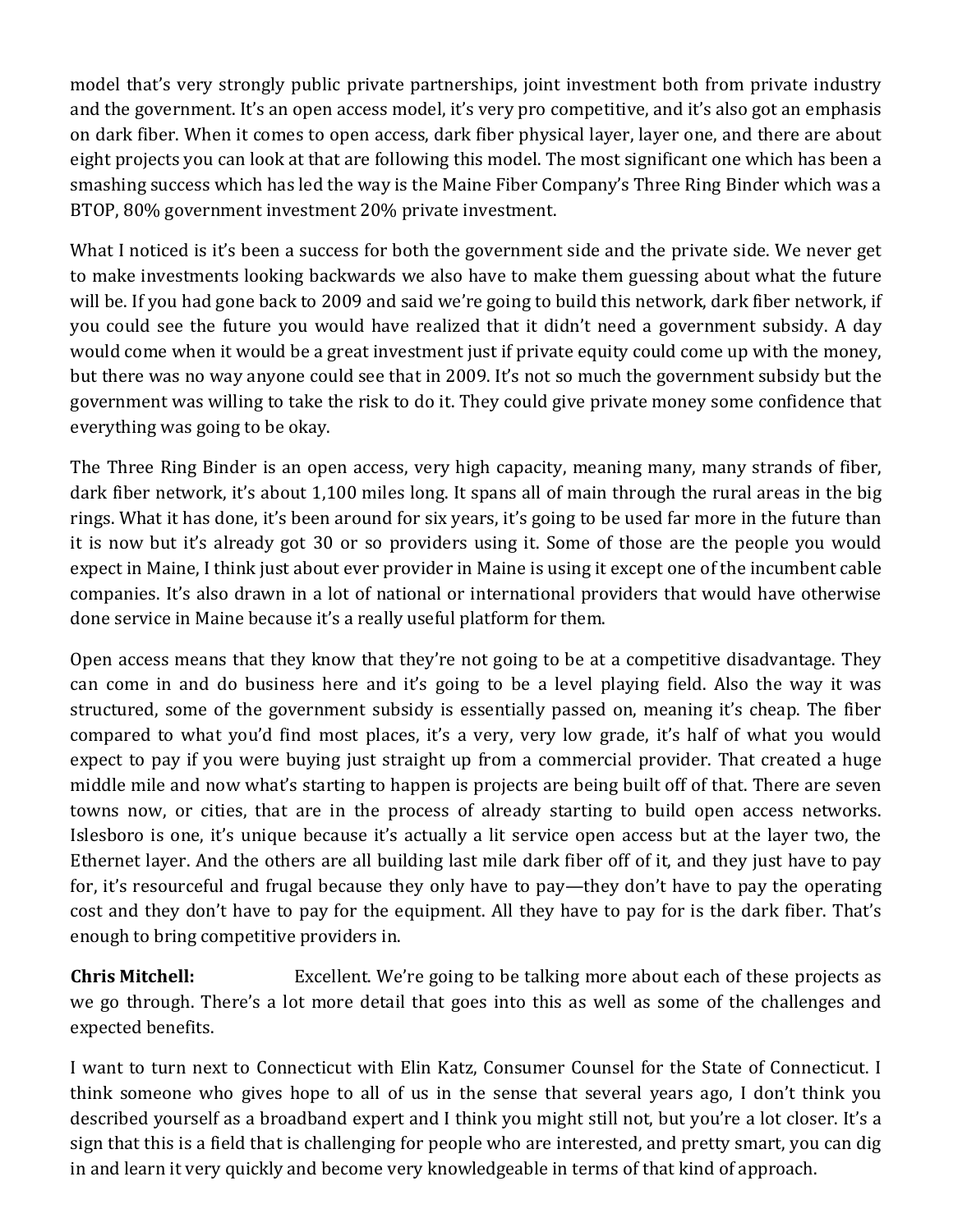You have been working in a very unique role as a state official trying to help cities figure out what they can do, and also to work with private providers in terms of expanding access. Tell us more about what's happening in Connecticut?

**Elin Katz:** First of all thank you very much, and I'm watching and listening to Fletcher going, oh I can't talk about Level-2 versus Level-1. There's a learning curve obviously, but I think one of the first things is why would we be putting so much energy into this, into Connecticut? Because Connecticut is the most wired state in the country, and the initial pushback we got was "why would you even want to change what's going on in Connecticut?" We started what we're doing with a listening tour and with reaching out to high tech businesses, to municipalities, and what we heard is what we suspected which is that even though Connecticut looks great on paper there are many, many challenges.

I'll just give you three quick examples. We have a group of municipalities that had banded together for the rural broadband coalition, which is a number of municipalities that estimate that approximately 10% of the residents have access to nothing, no dialup, no cable, nothing. That's thousands of people in Connecticut who have access to nothing. We also hear from many businesses that their access is very limited and even if they can get access it's incredibly expensive. You would probably be surprised to know that there are businesses on Main Street in Hartford which is exactly what it sounds like, Main Street, who have Comcast on one side of the street but it will cost \$60,000 for Comcast to cross the street and so the businesses on the other side of the street are actually on dialup. That's in Hartford, Connecticut. Then third, I was in Bridgeport, Connecticut which is the biggest city in Connecticut with Senator Chris Murphy discussing broadband in Bridgeport High School. When he said how many of you have broadband access at home, or he said how many of you don't have access at home—1/3 of the students raised their hands. When he said why, one of the students said we know we need it but there's just a lot of months that after we pay the rent, after we pay whatever other bills and utilities there's no money left over for broadband. It's a third of the kids in the biggest city in Connecticut who don't have access at home because of economic reasons. Those are the three real reasons we felt that we really needed to figure out a way to change the dynamics.

What we've done is we've worked with municipalities to create a model whereby they would now, in September of 2014, with an RF2 seeking partners, they rely on a private partnership, to develop internet networks in their municipalities. They had four requirements, one is that respondents had to provide financing. The municipalities were not interested in municipal bonding, it had to touch every home, have fiber in every home, had to provide a basic level of internet service to every home at a very low cost, and then be able to provide gigabyte infrastructure at competitive prices around \$70 to \$90 a month.

We've got a number of respondents, we did vendor interviews. I should say, we started with three municipalities who were leading this effort, and it is a municipal led effort, and along the way within a month we had 46 municipalities who had joined us, and now we have over 100 municipalities who are interested in moving the ball forward.

To kind of get to the end of the story, the municipalities after the vendor interviews decided they wanted to continue discussions with one company in particular, Macquarie Capital, that is able to provide financing and build an open access network that will be owned by the municipality, and we have two municipalities, Hartford and New Haven, who are seriously considering, have resolutions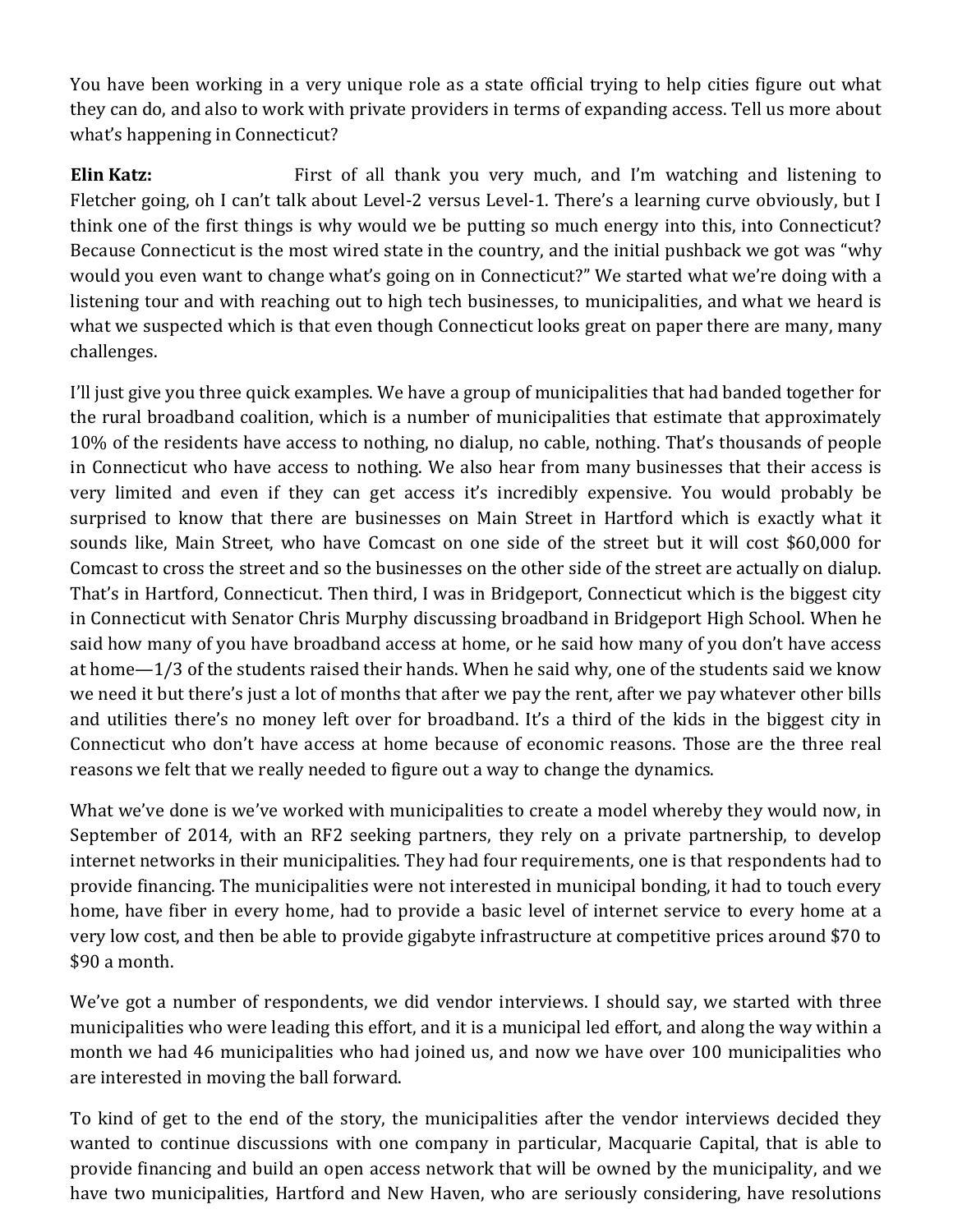that are either with their Town Councils or about to be with their Town Councils to consider fiber to the home deals. I think we're right on the edge, and I should also add that Frontier has also put in a competing proposal for New Haven, so New Haven is now actually considering two proposals.

There's a lot of other municipalities in Connecticut who are interested, but who are sort of sitting back and waiting to see what the other municipalities are going to do.

I think if Hartford and New Haven go forward we're going to see a number of other municipalities who are going to want to join them.

**Chris Mitchell:** Excellent. Our final guest is a Legislator from here in Maine, someone who came on the scene and immediately became very interested in broadband, and that's how we became aware of him over in Minnesota and immediately began begging him for an interview for nine months. I'm excited to be on this stage with him, he's been very modest in terms of not wanting to talk about the legislation he's encouraged until after it was enacted into law. I am very excited to hear more from Representative Norm Higgins.

**Norm Higgins:** Thank you. I was in Massachusetts, Plymouth, Massachusetts yesterday watching my 9 year old grandson play football. It seemed like a really important thing to do, and I was driving up today and I was thinking how did I get here? A year ago I was in the midst of a fairly aggressive campaign to get elected to the Maine Legislature. My experience is four and a half decades in public education at the local, state, and national level and made the erroneous assumption that I would probably one, I'd be appointed to the Education Committee.

Well… One should not make those assumptions in politics—lesson number one. I was asked what my second choice was, and I went "wow, I don't really know if I have a second choice." I had missed a presentation in my county by Susan Corbett, and I followed up by getting the material and talking to people in my Economic Development Council in my county. I was kind of intrigued by that and it wasn't long after and I attended the program at Maine Development Foundation at the University of Maine. Belle Ryder was here, Belle Ryder from Orono was here and she gave this impassioned presentation about broadband and how it could transform rural Maine.

If you can't tell from my accent I am from rural Maine. My county has the oldest population and we are always in competition with Washington County to be the poorest county in Maine, and we live really on the Maine frontier, we are very small and we're economically challenged. It's just the prototypical rural area. I thought I wonder what we could do?

Based on that I started making some phone calls and a number of you here in this room helped participate in helping educate me rather rapidly, introduced a couple Bills which I didn't think were all that big a deal. One was to remove the sustainability fee on the Three Ring Binder. First of all I thought a Three Ring Binder, as an educator you can imagine what I thought it was. But now I know it's a little different than that, and thank you Fletcher and Josh, and several of you others in actually helping educate me on what that is. We were successful in getting bipartisan support for that Bill. The governor signed the Bill and if you're not from Maine you know that's a rare feat around here, now.

Bipartisanship and we got a signature, that just doesn't happen very often, but that was fairly early in the sessions.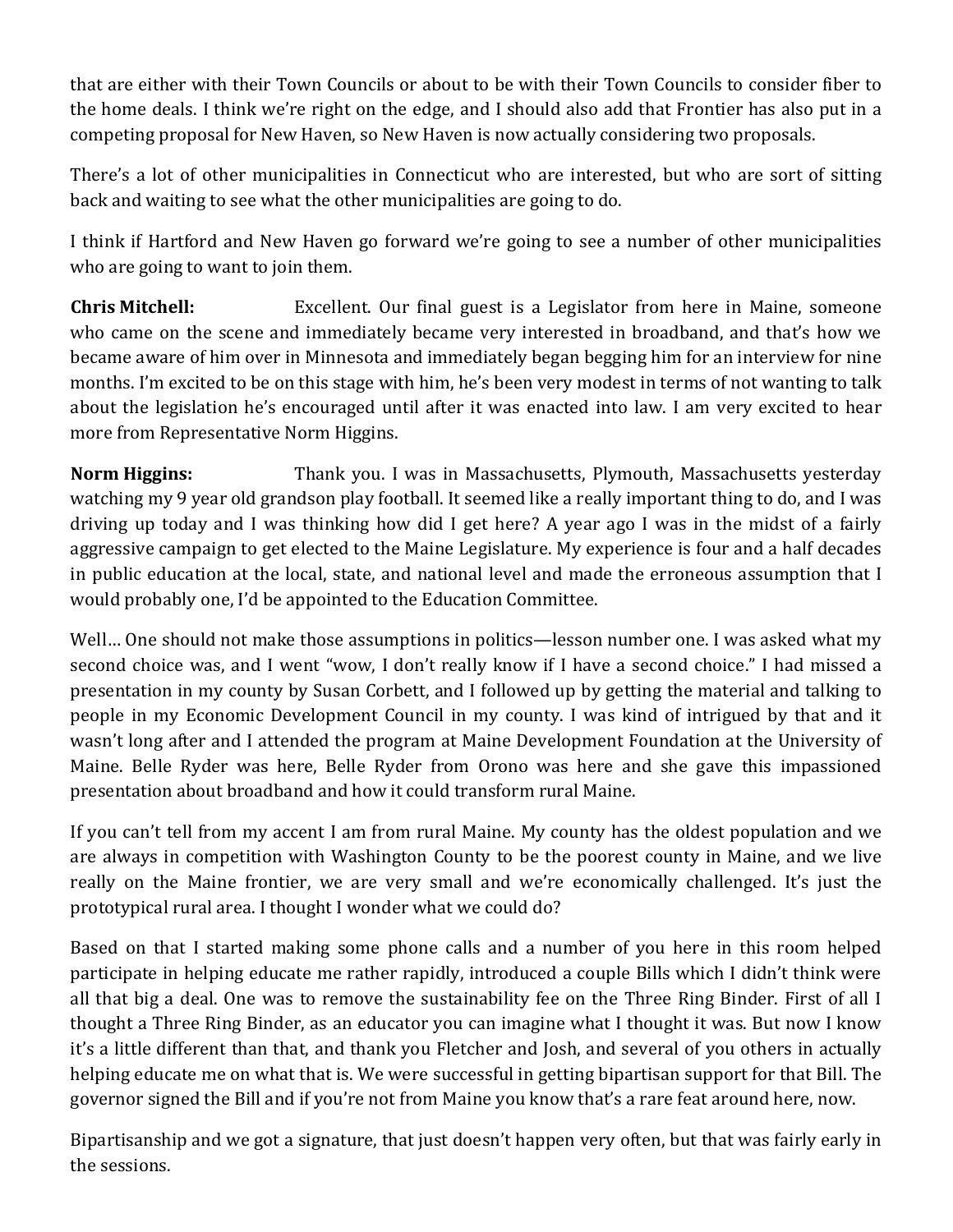The other Bill was a much more complicated and complex Bill which was to create the Municipal Gigabyte Broadband Access fund. I didn't come up with that title, the Reviser's Office who writes these Bills in legal language put that together, but the intent was very clear, to establish gigabyte systems with giving municipalities the opportunity to do that, and creating plain grants with funds to support that initiative and then implementation grants.

With the support of the Energy, Utilities and Technology Committee which I ended up on, and several of my friends of the legislature are here today. With their support we rewrote the Bill, spent a lot of time, we took to the House Floor, I gave this impassioned speech because I knew I needed to because there would be this resistance. After my speech there was dead silence in the House, and nobody spoke for or against it. But the good news was the vote was 123 to 0, \$6-million including the Bill.

Don't applaud yet—no, no, no don't do that. You don't understand Maine politics if you're applauding, nor did I really.

Monday morning I was informed by the Appropriations Committee that it would get zero dollars. I was informed Monday afternoon that Republican leadership in the Senate, which is the majority party in the Senate, and my party in fact, the Republican Party, was going to oppose the Bill. We spent six weeks tenaciously working with the State Senate and we ended up with a second major Amendment on the Bill which was really to save any components of it was to strip the funding. Even with stripping the funding it was questionable whether we could get the Bill to pass. The Bill passed and the story I really love about this is you have to put some funding in a Bill so you put four counts of \$500 each. You never really put the money in it, but it's a placeholder. When the Bill went to the Governor's Office, he literally took a pen and scratched out the \$500 and put in zero, four line item vetoes, which meant you have to have two thirds majority in both Houses to override four times.

We were successful in getting the override, by a small margin in the Senate, a very large margin bipartisan supporting again in the House.

At the end of the session, for those of you who know in Maine, we had a few Bills, the question is are the Bills or aren't they Bills, because the government didn't veto them but said he didn't have to. That's a long political story, and low and behold wouldn't you know the Municipal Broadband Bill was one of the 19 that fell in that category. It wasn't until August that the State Supreme Court made the final determination that those 19 Bills were in fact law, so we do have the Bill now in Law, we have a placeholder. We're in the process of finding the resources to announce planning grants in the spring. I actually am pretty optimistic that we have found the support to do that, we announce later this fall.

It's about the political process of trying to get a public policy and when the legislature and the political parties and the governor are on different points, it's really difficult to establish public policy.

**Chris Mitchell:** Excellent. At every one of those stages when something seemed like progress, I would send an email that said "hey, how about that interview now?" You would always say "there's something else on the horizon."

It's been a long time but it's well thought and I'm extremely thrilled that the Bills passed and we'll fight over funding in future sessions.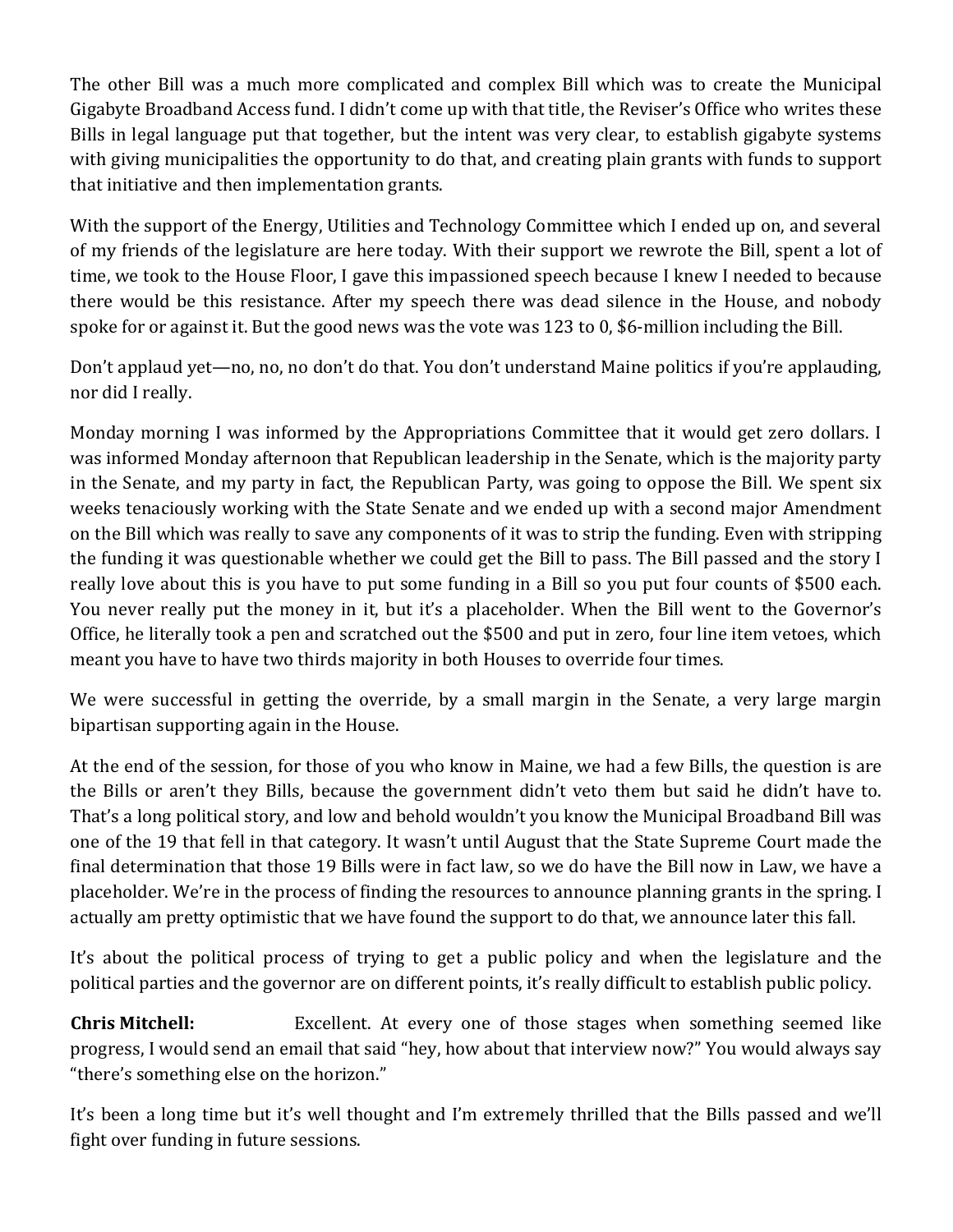We are going to go into the lightning round now, before I do that I want to say that we have five different experts up here, a variety of models. There are still more models that are not on the stage today and I want to echo Senator King's remarks that this really is an all hands on deck kind of thing to get America the kind of connectivity that everyone needs. These are not exhaustive, but I think there are some interesting ideas worth pushing into.

I'm going to ask my Panel to be very brief but I'd like to just talk about some political hurdles that you have encountered along the way in terms of these regional approaches. Is anyone really excited to jump out with the first hurdle? Monica?

**Monica Webb:** I would say we've had a state government that's been quite supportive, not that we haven't done our part. Whenever there was a hearing we would pack a Greyhound bus of people out to the State House to testify or get 600 letters to the committee that was overseeing the hearing. The State Legislature has actually been quite supportive. I would say the issue occurs at the local government level, you have varying levels of understanding of the technologies. You have a lot of sources of misinformation, even though we're talking about municipal broadband and the vast majority of us agree with the concept. You have people who are soapbox seekers, you have media who don't really understand the issue, you may have wireless providers that are convinced that's the future and we don't need fiber. You end up with a lot of misinformation floating around that you need to address in the media or have a really close relationship with your elected officials to make sure that everyone understands the technology.

**Chris Mitchell:** Let's actually push into that for a second and we'll come back to hurdles in a second, but right now let's address one of those. How do you deal with local government that needs to be better informed perhaps from a variety of viewpoints? Anyone on the Panel have a suggestion?

**Elin Katz:** From Connecticut we have 169 municipalities in our little state and no county government, so there's 169 different views and levels of understanding. One of the biggest hurdles we faced is the issue I started with is we're the most connected state in the country why we do anything. We did a listening tour, we've talked to municipal officials and done a lot of listening ourselves and I think that's the key is we started with no money, no authority to do anything. I'm an advocate, all I say I do is I listen and I talk to people, I don't have programs I administer. I think it's that process of listening and engaging and talking to people and then building your own network of champions. We've had great advocates in the State Senate, in the administration. Sabina Sitaru who is the CIO of Hartford is here and she's someone who really gets it, and she's sort of become the champion in her town. It's building that network I think, is the most important groundwork because if you try to impose something like this, top down this is good for you, eat your Wheatie's kind of thing. That's when you get a lot of pushback.

**Chris Mitchell:** Briana, you have in Islesboro a champion in the form of a local resident who is very savvy. What are your other islands doing to educate themselves on this issue?

**Briana Warner:** I think it's key what you just said, listening to people and what is your goal for the future of your community. That's going to be different for every community. I think for some communities that are represented in this room outside of Maine, even, are going to say it's economic development. That has not been the case for most of the communities in which we work,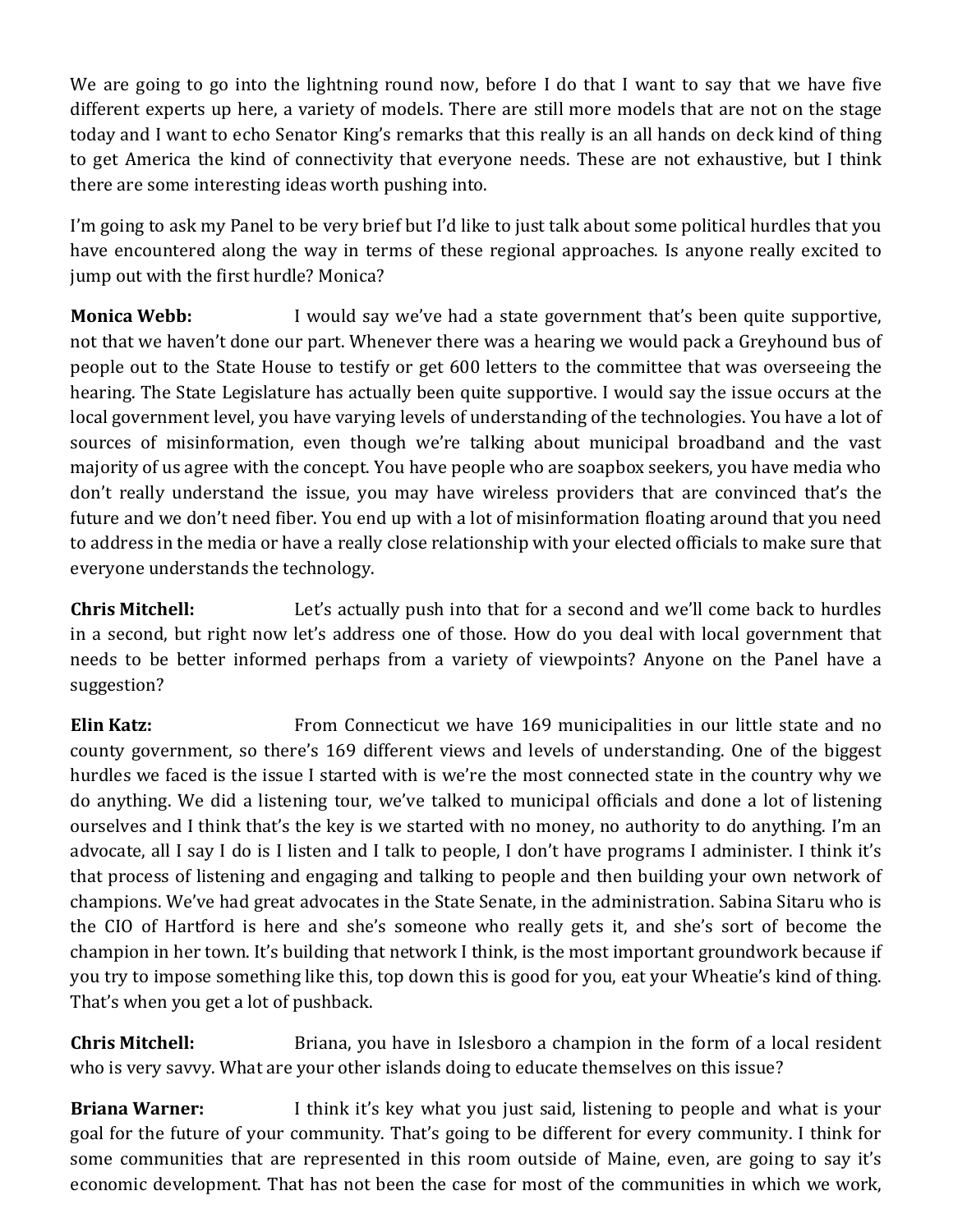but you have to listen. It was really interesting when I talked to Tilson Technology the first time, said we would like to replicate a little bit of what you did in Islesboro. They said you know what was so interesting when we had our community meetings everyone said the reason they wanted this is to bring back young people, and we had never heard that before. That's going to be very different from New Haven, and I think that's key. Once you learn what the community wants and what the goals are, one thing we've done in the Island Institute for 30 years, for lobster licenses or any number of other things we found have worked is the same that's true for broadband. You sit down and you have discussions and you find the people within those communities that are really interested in having those discussions. I think the person you mentioned from Islesboro. One time I called them and I said what does your day look like I'd like to connect with you about some stuff. He said "I have to go to the sewing circle and talk about broadband." It's really about going to every group within your community and figuring out what it is that they want, because there is always something that people can get from this, and then really trying to capitalize on that.

**Fletcher Kittredge:** In thinking about this in Maine, the first thing is we have Tilson Technology here. They are very good at doing that education essentially, and helping towns figure out where they are on the path and what they need. The needs of towns really differ, I was talking to Lyme, New Hampshire and I said to them, just because I was passing through and they had questions. I said, so you want to this for economic development reasons? They said "oh no, we don't want any economic development here." Which is very different from a Maine town, but okay. I said "you want to bring the young people back, right?" And they said "no, we already have all the young people we need." They had a very different set of needs that I would have expected in a Maine community where those are the two burning issues.

Tilson's a great resource, the other thing and now they're starting to do this and understand in many other states, I've heard they're doing it for Cambridge, Mass, among other places. But we also have support from the government, did a lot that was important that had nothing to do with funding. There was reform of what's called the Connect ME Authority, which gives the Connect ME the ability to really help and act as a central repository of information for cities and towns. There's a place you can call up now that can help you in the State Government and also there's been a lot of leadership from the Public Advocate's Office on regulation, and just acting as a technical resource to give a bipartisan very balanced view of what ought to be done.

**Chris Mitchell:** We're going to come back to hurdles in a second. Representative Higgins, were you getting in line there?

**Norm Higgins:** Obviously economic development where I live is really important and retaining our youth and creating vibrancy in the county, I can go on and on, but tomorrow morning I am going on my fifth presentation this month in my county on TeleHealth. That has really surfaced as being the number priority that the public seems to be able to get its head around. We're very rural and what we know is that seniors want to stay in their homes as long as possible. We know that we want to improve our healthcare and we can't bring specialists into our county, so the whole issue of TeleMedicine and a lot of different definitions and takes on that, but it's really become the driving motivator, probably because we're very old like myself. But it's become a real motivator and I don't think we should overlook that as a driving force.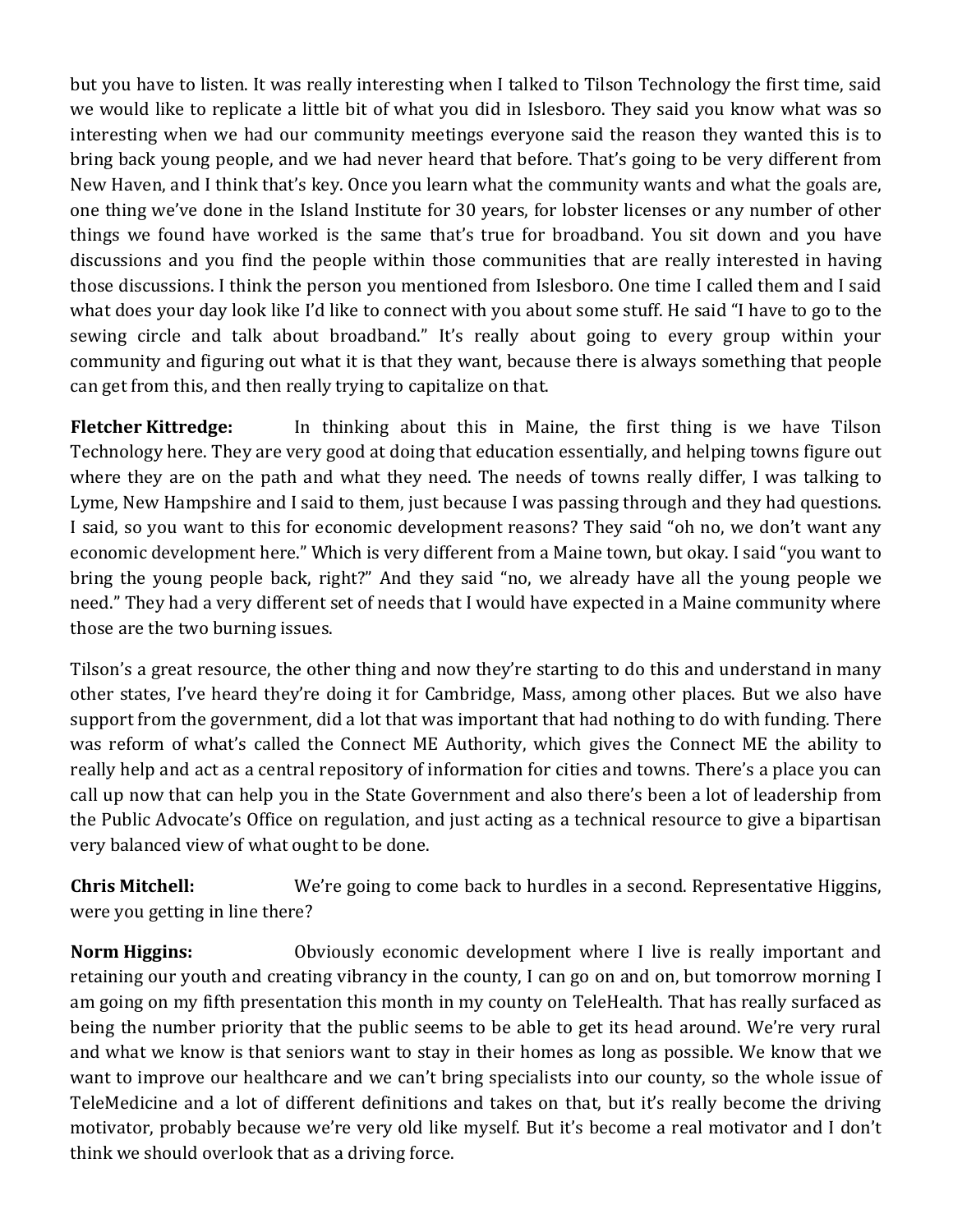**Chris Mitchell:** I want to say Next Century Cities and NTIA both have resources as well to help educate communities and I strongly encourage you to look for those. NTIA can draw a lot of lessons over BTOP and a lot of the work they've done recently, with Next Century Cities we've published a number of resources but we also can put you in touch with similar communities that have faced similar challenges. Please reach out if you're interested.

Going back to hurdles, I want to zero on one to talk about on some of the incumbent reactions. In the United States the official United States Policy is supporting competition. This sounds great and everyone loves it. This is a hard business and a number of incumbents I think look at that and say "look it's hard enough for us to keep these good jobs as it is" and so they fight fiercely against the new competition in many cases, and I think that is not something that some of us will argue in the policy arena that we need more competition. But we need to recognize that this is a hard environment and so we see in some cases them responding forcefully particularly when local governments are getting involved or state governments. I'm curious how incumbents have reacted to some of these projects along the way or in the main State House?

**Briana Warner:** I will just make one point that maybe else has had a different experience with, but for the Island communities that we serve they are too small and the competitive model doesn't work, and I don't see it working any time in the near future. When you have an island of 100 people, there's a whole lot of incumbent reaction of "tough luck" you have some broadband. And similarly to what I said earlier, we wouldn't install faulty plumbing because at least it's something because then we would have to deal with that again in five years. How can we kind of engage the incumbents will be a really interesting conversation in the future as the report comes out and we work with communities to see how we can create some private public partnerships, how we might be able to incentivize some economic efficiency through regional approaches. But certainly I think if this is true for Maine and it's going to be true for many other states in the country that that model will not work for much of rural America and that's why this kind of forum is so important and why it's so important for policy makers to really think about how we can make that change.

**Fletcher Kittredge:** I'm not sure I understood Bri, but I would say I might strongly disagree with her. Monopolies are a bad thing for anyone other than the monopoly holder and I don't think a government monopoly, I haven't seen any reason to believe a government monopoly is any better and that's where the whole open access thing for us comes from. I'm old enough to realize what really matters in this stage in my life is ending up having done something that makes a difference, and with Islesboro they said "we don't think we want to be open access, we can't do that out here." We told them if we're going to be involved in the process we're going to sell this to our competitors because you just can't get good quality. Being a monopoly means you don't have to care and if you don't have to care you're always going to take the path of least resistance for you, and you're going to maximize your profits and you're going to minimize your quality. I just think that is human nature.

I think even in the rural areas, particularly when there's money involved, you need to drive the level of monopoly down the stack as far as you can to the physical access layer and rural people deserve good networks and they're not going to get them without competition.

**Chris Mitchell:** I want to just jump in here. I love having a little bit of disagreement on the Panel and I actually think there's not as much as we might have just heard. It's true in many cases in the United States the preferred model in the United States government has been encouraging facilities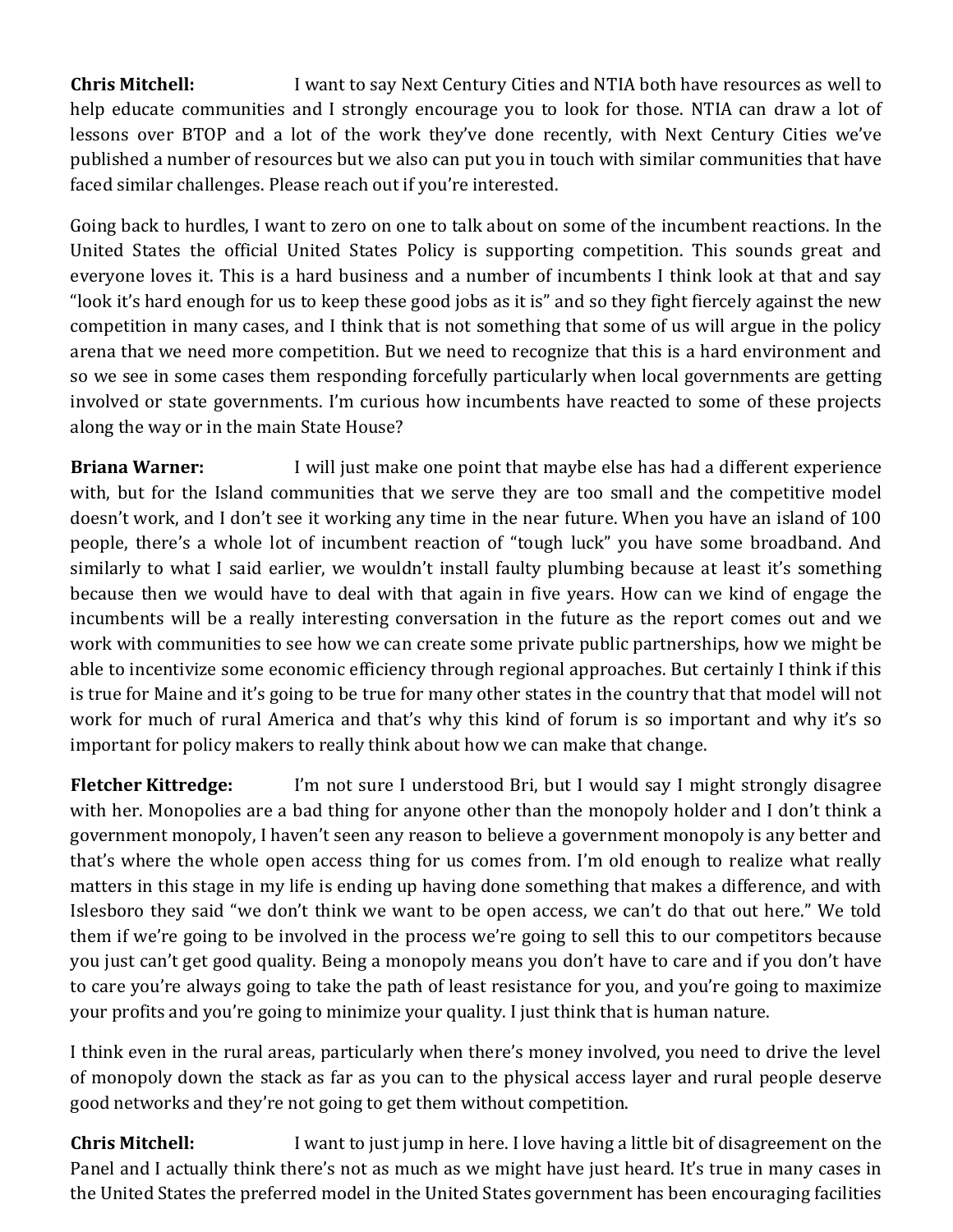base competition which I think is not going to work on small islands and that sort of thing, and that's where I think we hear there's another model for competition which is one in which you share the network assets.

**Fletcher Kittredge:** That's an accurate way to put it. Like I said, I think Bri might have been saying that.

**Briana Warner:** I completely agree with you. I'm saying the current model of saying only if it's economically viable.

**Fletcher Kittredge:** Tilson has convinced me, they've done a good analysis, dark fiber on an island was just not going to work. But Ethernet level, the next level up, sharing the equipment as well as sharing the fiber was the only way to do in a really rural place, but that means there's less ways for competitors to differentiate themselves and less attractive for them to go into the market.

**Chris Mitchell:** I'm going to ask Monica very quickly and I'm going to come back to Elin, but Monica, my understanding is Wired West for the most part, you do not face as much opposition. You're in an area where I think the incumbent operator has more or less washed it hands of you.

**Monica Webb:** If you go to the Verizon store you will not find any material that mentions DSL, it's all about wireless. You can get your broadband over wireless, your phone over wireless, everything, but they're really not interested in anything wired.

We're in our advocacy phase where we're talking about economic development, retaining youth, everyone agreed with that and everyone was on the same page and it was great, and the media were championing us. Everything was wonderful, but now that the money has been authorized, now that the plans are being made, and towns and cities are seeing the dollar signs, and there's one particular small select for example that is seeing how much money can be made for them by being the operator in each town. We're getting a lot of back draw opposition there.

That's something that's fairly easy to address but it is interesting to us that we didn't expect to have any competition because none of our towns have a lick of cable service. We really didn't expect to have that kind of cable monopoly funded disinformation campaign or price gouging or anything. We haven't seen any reaction for the exception of this one particular small select.

**Chris Mitchell:** Elin is going to take the microphone. If there is audience questions we have at least two microphones that I can see. If you want to stand at one of them I'll come to you after Elin finishes.

**Elin Katz:** We've had mixed reaction from the incumbents. There are those that realize that if we build a large open access network in an areas that's not within their territory there's going to be tremendous opportunity for them to provide state-of-the-art product over a great system that they didn't have to build. On the other hand we have also faced some significant opposition from Frontier, and I appreciate there are sponsors of this conference. I hasten to add that they're great partners in certain areas and they've working with us on the rural issue, but in New Haven in particular they have been very upset. Their headquarters that this CT gig project has been put forward, the head of their union has publically called for my resignation because we're taking his jobs.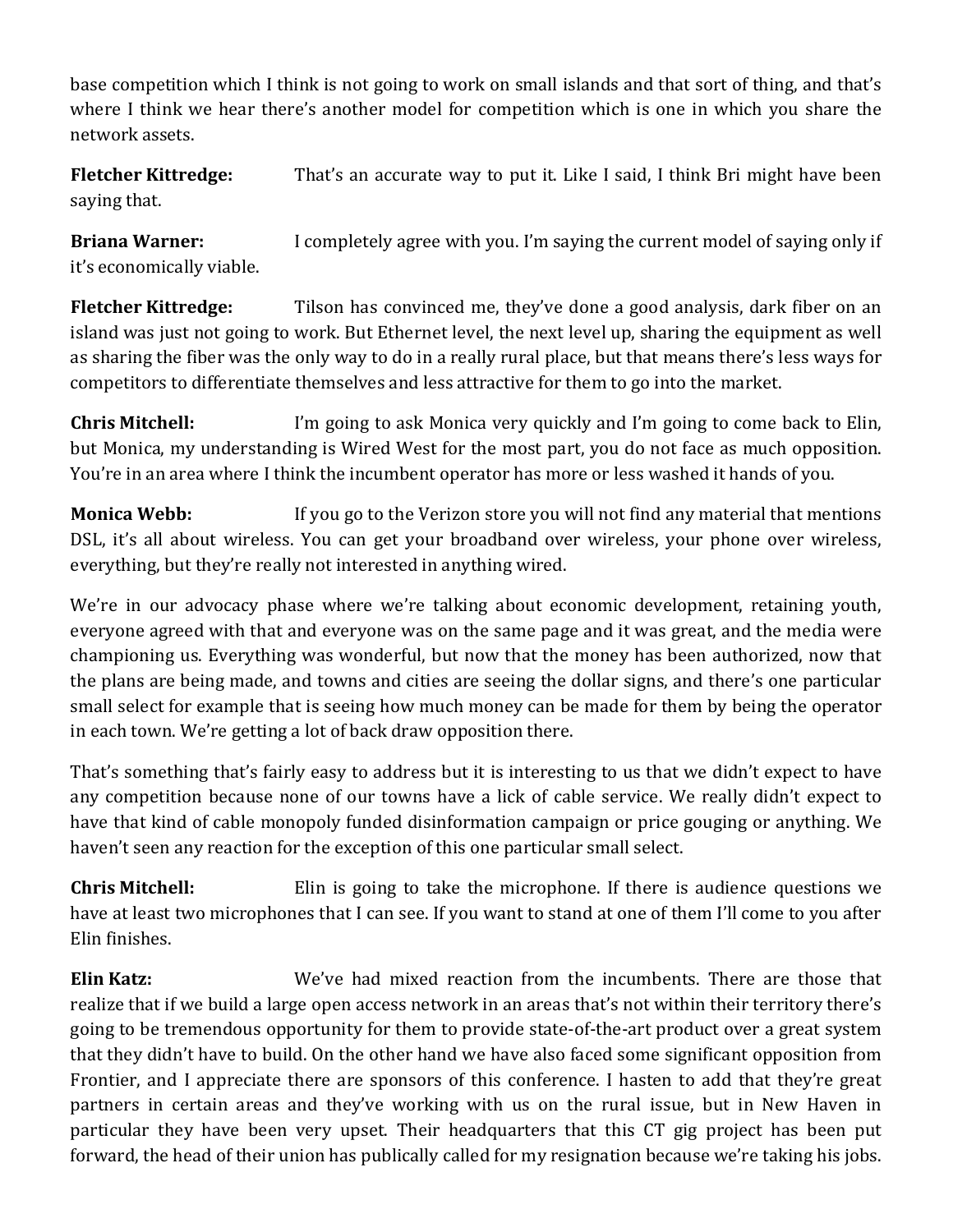He has now backed off of that and is just now saying I shouldn't be reappointed. It's getting pretty tense at points.

**Chris Mitchell:** I saw a hand, if you want to make your way to the microphone we would love to have a question.

**Audience Question:** It's sort of a question. Back in 2006 my brother-in-law and I decided to start an internet company on one of the many islands out here. We went to everybody, we had Fletcher down, we had talked to FairPoint, nobody would do it. The two of us took it upon ourselves along with a few investors, we went to Connect ME, and we've gotten a total of \$150,000 over the last few years and we started with 900 Mega-Hertz all around the island everywhere. Then recently the last few years we went with Cornerstone and they helped us to get DSL. We were really excited, we have 88% of our community, 350 people, have the internet now and at least 1 megabyte which is huge considering what it used to be. Now we're offering 100 megabytes coming over from Portland on a radio. We have partnered with everybody, Tilson, GWI, Axium, Cornerstone, it's been a real conglomeration of partnership to provide this service to our community and we're thrilled to do it.

The first thing I want to say is the biggest problem is still there are people in the community who don't want our tax money going to it, who still feel it's unnecessary. Some don't even want it because it just adds more people to the island. We want the people. We want the opportunity, and a lot of people have moved to the community because of our service. We are thrilled that the Connect America grant has come through and FairPoint is going to be able to put a fiber in. We are thrilled about that. Instead of having it come by airways, or Tilson's microwave from one end of the island to the other end of the island so that we can spread it out on the FairPoint lines. We utilize every one of the lines, right now people are being turned down at the far end of the island because there are no lines to get there.

**Chris Mitchell:** I'm sorry. Can I ask you if you have a question, it's a terrific story but we're running out of time.

**Audience Question:** The question is, FairPoint is running the fiber, we are hoping to be able to get on that fiber. We're hoping that we'll be able to get our bandwidth through the fiber rather than over the airways. I wonder about the opportunity to be utilizing everybody together. I guess that's mainly my question. Thank you.

**Chris Mitchell:** I think that may be a challenging question for us to answer because a lot of times decisions are made by FairPoint and often times not even by local FairPoint officials who may have a differing opinion than the head office. Do we have any reactions to that?

**Fletcher Kittredge:** My first reaction is FairPoint may be more flexible than you might think and the answer may change over time, one. Two is, eventually you're going to need fiber on the island, and I know you do DSL now but think about the fact that that's just not going to cut it in the future and start thinking about how you might get into the fiber business. My guess is you're not going to find anybody else who's going to want to get in the fiber business in the island, FairPoint having fiber out there just means that they can reproduce what you've already done. The only way they can do better is if they put fiber around the island and I don't think they can make the business case for that, but they would know not me.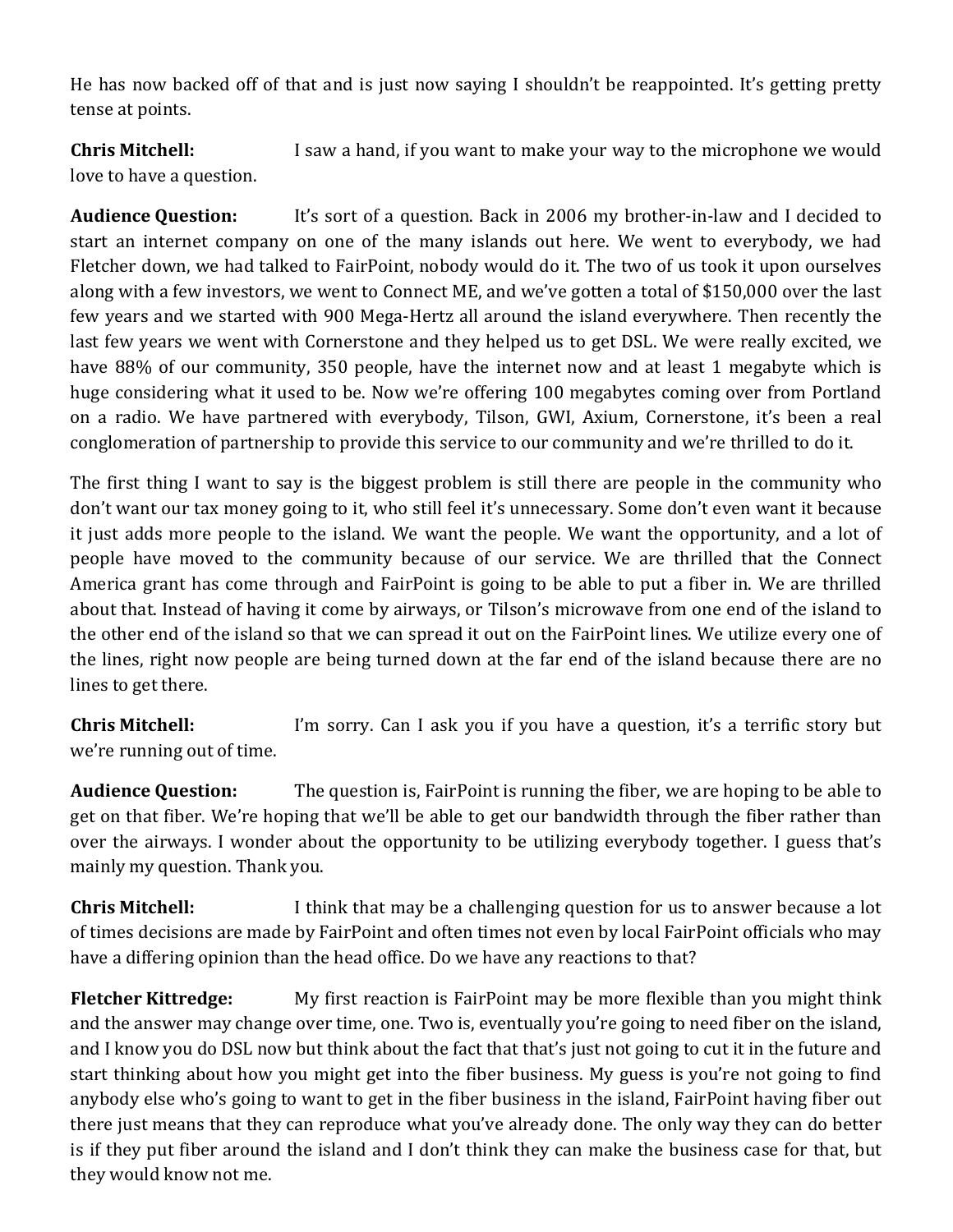**Chris Mitchell:** FairPoint is certainly here so I hope that you'll have a chance to speak with them.

**Fletcher Kittredge:** You might find that there might be a way, particularly if it's a vehicle to show the good stuff they're doing. There might be a way to work with them and I would just keep on it, answers change over time.

**Chris Mitchell:** We're going to go through the last round here. I would like to ask everyone, I'm going to end with you Fletcher and I'm going to give you one minute at the end to talk about fiber versus wireless because this comes up all the time, and you're going to very briefly end it and we're going to see how succinct you can be on this.

Before then I would like to know what's coming next, next steps—Representative Higgins if you'd like to start please.

**Norm Higgins:** The legislation that we're looking at, Senator Geoffrey Gratwick from Bangor is leading this conversation, it's about what kind of legislation do we need to propose from a policy perspective to promote an expansion of access to TeleHealth home medicine, clinical usage, throughout Maine. We think that's probably the next major piece as well as finding obviously funding, and giving Connect ME the opportunity. They're doing public forums, I see the director here. Doing public forums and getting input about what long term plans should be. I think there's a lot going on and I think we have to be patient.

The last point I'd like to make is, the question was asked about the providers, obviously I get to know them very well in the legislative hallways. While we might disagree I think we've been respectful about that, and I don't think there should be providers versus, there ought to be can we find ways in which all of us can work together to move this agenda forward. Thank you.

**Chris Mitchell:** I would like to ask Bri with that same microphone. There's a perception sometimes that cities want to get into this, or in this case islands. Do you have a sense if the islands actually want to get in and compete with FairPoint. I'm assuming that's who the provider is, but whoever the existing provider is, or do they just simply want something better? How does that mindset work?

| <b>Briana Warner:</b> | It depends. |
|-----------------------|-------------|
|-----------------------|-------------|

**Chris Mitchell:** That's honest.

**Briana Warner:** Right, which is a great answer. But I think when we're looking at small communities like this, some communities will never ever consider the amount of money that would be needed to build their own network. Some of these communities have a total town budget of \$400,000 a year. A public private partnership just like has been discussed is going to be the only option, how can we work with the incumbents to make it economically viable. But in other towns, yeah, I think Bev made a great point that they have taken it on their own to do their own thing. That's really inspirational and really provides a service to the community. I think what's next for us over the next year is seeing which communities want to take any action in working with them to pursue the action that they'd like to take and that's going to be different depending on the scale.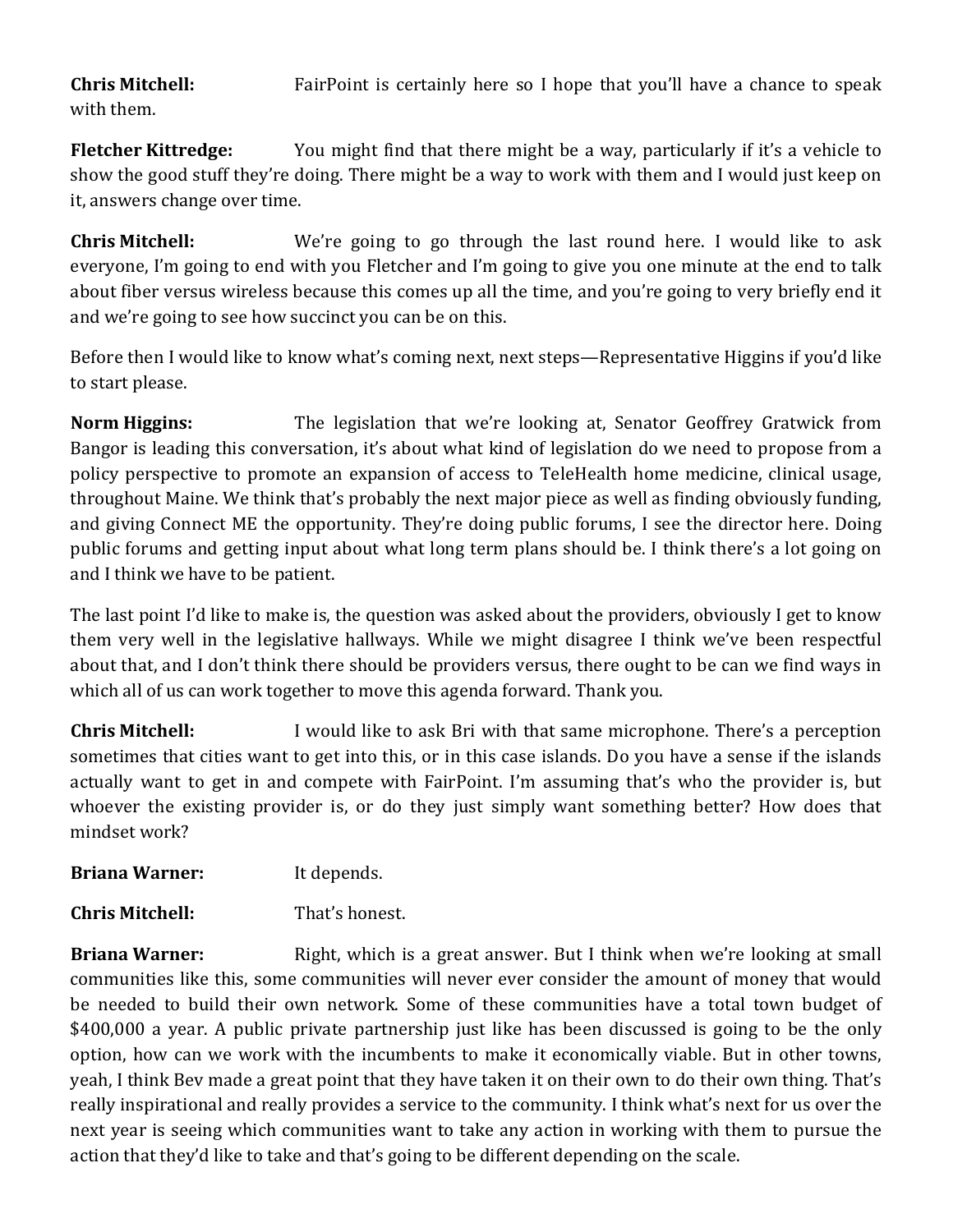**Chris Mitchell:** Very briefly for our final three folks, Fletcher you know what's coming to you, but Monica and Elin. I'd like you to give us a sense of what's coming next with your projects please.

**Monica Webb:** We have had 24 communities that have voted, we still expect that there will be a few more that will be doing that. There are a number of things that have to be done from a legal perspective. We're drafting a new cooperative agreement because Wired West had 44 member towns, some of which parse the cable, there's a separate strategy for them. Some of the towns are not doing anything, a couple of the towns are doing their own thing. The towns that are moving forward with the regional network, drafting a new cooperative agreement for that.

Our financial model, I think it's probably the most exhaustively vetted, with the most input of any financial model for a municipal network in the country. We've been working on it for four years, we've had many, many national consultants that we've procured that state has procured. We've talked to operating networks, we've had them review the financial model. It's been built from the ground up, it's been refined. There is still a little bit of tweaking there, but largely the financial model is done, so now we're really going into working closely with the state on planning the network, making sure it as efficiently as possibly planned. Just to go back with Bri was saying about these communities…

**Chris Mitchell:** I'm sorry, I'm going to have to cut you off and because we've been friends for a long time I feel confident in doing that. We've run a little bit over and I want to just get a final comment from each of our last people.

**Elin Katz:** In addition to Hartford and/or New Haven being pretty close to starting to do the financial commitments to a fiber build, we also were creating in the last legislative session, the State Broadband Office was created within my office, which was a really positive thing. I think supporting and endorsing the work we've done thus far and we've gotten some money to do feasibility work. That's one of the main focuses in the next year, feasibility work at more of a state wide level, what's appropriate for different towns or regions based on their needs. We have folks on the public private model thus far but there's more than one model, there's going to be more than one solution I think, and we also really do. I agree with Doc Edelman, the incumbents are a big part of this and we need to figure out how can they fit into this, and we can find a role that they will be supportive of.

**Chris Mitchell:** We're going to end with this question and I'm going to say that if you can convince anyone in 30 seconds on this issue they're going to change their mind five minutes later. So let's just give the audience a chance of how to think about fiber and wireless and where they can go to learn more about the strengths of each.

**Fletcher Kittredge:** I'm only doing this because I have so little time. In the future all broadband networks will be wireless. They will be small cell and there will be tens and hundreds of thousands of transmitters in any given town. Think of a model where every utility pole has an antenna on it. Those antennas will all be fed by a fiber, so the answer is the future is both wireless and fiber and you're going to need both and the fiber is going to need to be ubiquitous.

**Chris Mitchell:** Where can people go to learn a little bit more about this ongoing discussion?